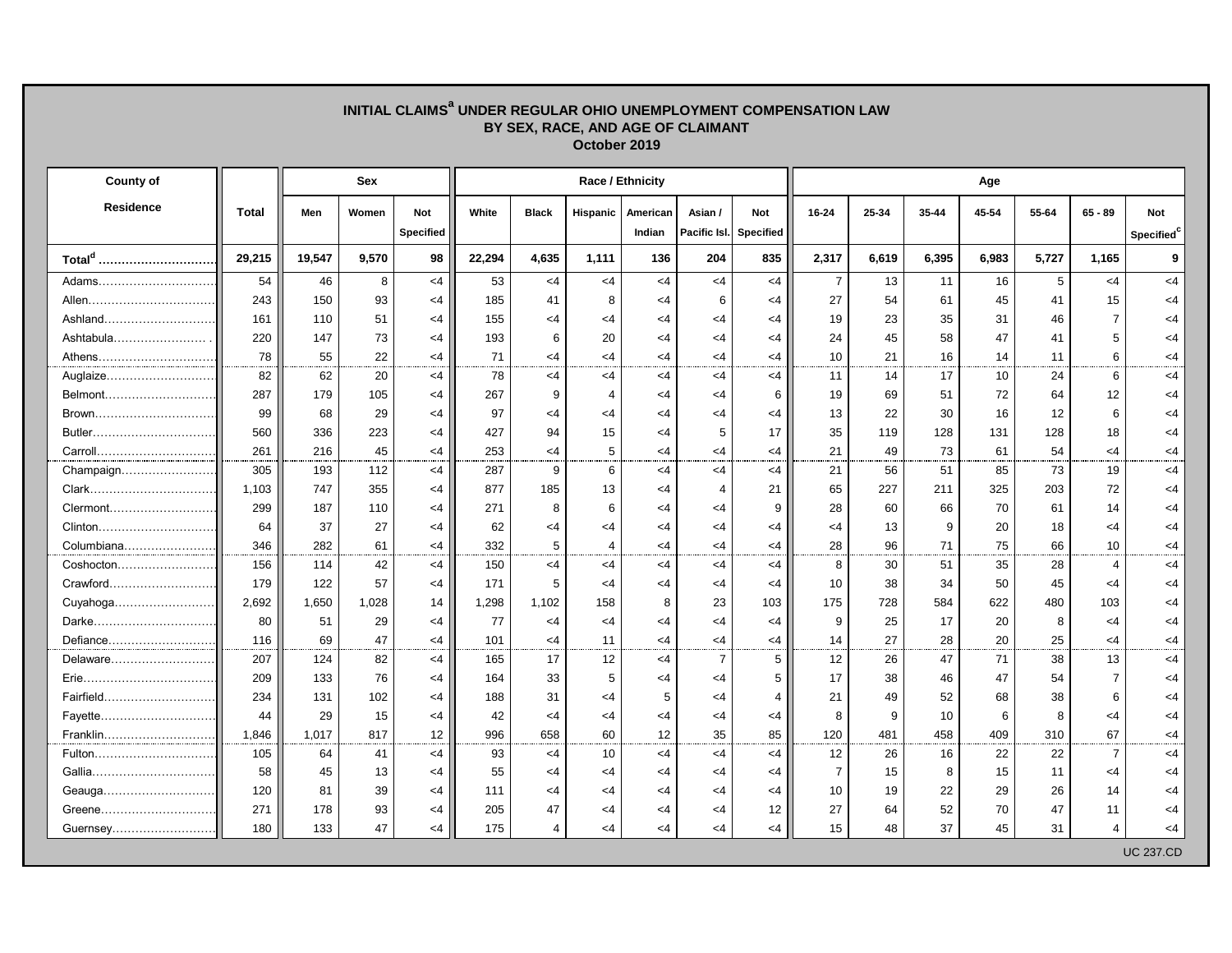## **INITIAL CLAIMS<sup>a</sup> UNDER REGULAR OHIO UNEMPLOYMENT COMPENSATION LAW BY SEX, RACE, AND AGE OF CLAIMANT October 2019**

| <b>County of</b> |              | Sex |                |                  | Race / Ethnicity |              |                 |                |                |                  |                | Age   |       |       |                |                |                        |  |  |
|------------------|--------------|-----|----------------|------------------|------------------|--------------|-----------------|----------------|----------------|------------------|----------------|-------|-------|-------|----------------|----------------|------------------------|--|--|
| <b>Residence</b> | <b>Total</b> | Men | Women          | Not              | White            | <b>Black</b> | <b>Hispanic</b> | American       | Asian /        | <b>Not</b>       | $16 - 24$      | 25-34 | 35-44 | 45-54 | 55-64          | $65 - 89$      | <b>Not</b>             |  |  |
|                  |              |     |                | <b>Specified</b> |                  |              |                 | Indian         | Pacific Isl.   | <b>Specified</b> |                |       |       |       |                |                | Specified <sup>c</sup> |  |  |
| Hamilton         | 1,236        | 682 | 550            | $\overline{4}$   | 601              | 552          | 24              | 4              | 6              | 49               | 90             | 323   | 277   | 277   | 206            | 62             | $\leq$ 4               |  |  |
| Hancock          | 95           | 52  | 43             | $<$ 4            | 87               | $<$ 4        | $<$ 4           | $<$ 4          | $<$ 4          | $<$ 4            | 14             | 26    | 21    | 17    | 16             | $<$ 4          | $\leq$ 4               |  |  |
|                  | 36           | 20  | 16             | $<$ 4            | 31               | $\leq 4$     | $<$ 4           | $<$ 4          | $<$ 4          | $<$ 4            | 4              | 9     | 5     | 8     | $\overline{7}$ | $<$ 4          | $<$ 4                  |  |  |
|                  | 56           | 41  | 15             | $<$ 4            | 53               | $<$ 4        | $<$ 4           | $<$ 4          | $<$ 4          | $<$ 4            | 4              | 15    | 15    | 15    | 5              | $<$ 4          | $<$ 4                  |  |  |
| Henry            | 76           | 48  | 27             | $<$ 4            | 66               | $<$ 4        | 9               | $<$ 4          | $<$ 4          | $<$ 4            | $\overline{7}$ | 12    | 23    | 19    | 14             | $<$ 4          | <4                     |  |  |
| Highland         | 93           | 53  | 40             | <4               | 90               | $<$ 4        | <4              | $<$ 4          | <4             | $<$ 4            | $\overline{7}$ | 23    | 14    | 24    | 16             | 9              | $<$ 4                  |  |  |
| Hocking          | 71           | 52  | 19             | $<$ 4            | 69               | $<$ 4        | $<$ 4           | $<$ 4          | $<$ 4          | $<$ 4            | $<$ 4          | 10    | 19    | 23    | 11             | 5              | $\leq$ 4               |  |  |
| Holmes           | 41           | 28  | 13             | $<$ 4            | 40               | $<$ 4        | $<$ 4           | $\leq 4$       | $<$ 4          | $<$ 4            | <4             | 6     | 10    | 11    | 9              | $<$ 4          | $<$ 4                  |  |  |
| Huron            | 445          | 272 | 173            | $<$ 4            | 378              | 5            | 54              | $<$ 4          | 5              | $<$ 4            | 48             | 79    | 96    | 122   | 91             | 9              | $<$ 4                  |  |  |
| Jackson          | 108          | 72  | 36             | $<$ 4            | 106              | $<$ 4        | <4              | $<$ 4          | $<$ 4          | $\leq$ 4         | $\overline{7}$ | 28    | 21    | 30    | 17             | 5              | $\leq 4$               |  |  |
| Jefferson        | 210          | 155 | 55             | $<$ 4            | 193              | 8            | 5               | $<$ 4          | $<$ 4          | $\leq$ 4         | 14             | 45    | 52    | 55    | 38             | 6              | $\leq 4$               |  |  |
| Knox             | 86           | 54  | 32             | $<$ 4            | 84               | $<$ 4        | $<$ 4           | $<$ 4          | $<$ 4          | $<$ 4            | 9              | 22    | 12    | 25    | 15             | $<$ 4          | $<$ 4                  |  |  |
| Lake             | 444          | 299 | 142            | $<$ 4            | 361              | 45           | 18              | $<$ 4          | 5              | 13               | 29             | 100   | 96    | 97    | 97             | 25             | $<$ 4                  |  |  |
| Lawrence         | 105          | 85  | 20             | $<$ 4            | 103              | $<$ 4        | $<$ 4           | $<$ 4          | $<$ 4          | $<$ 4            | 13             | 29    | 28    | 20    | 13             | $<$ 4          | $<$ 4                  |  |  |
|                  | 233          | 139 | 91             | $<$ 4            | 202              | 15           | $<$ 4           | $<$ 4          | $<$ 4          | 10               | 14             | 52    | 61    | 52    | 47             | $\overline{7}$ | $<$ 4                  |  |  |
| Logan            | 105          | 75  | 30             | $<$ 4            | 97               | $<$ 4        | $\leq 4$        | $\leq 4$       | <4             | $<$ 4            | 11             | 23    | 22    | 24    | 17             | 8              | $<$ 4                  |  |  |
|                  | 888          | 596 | 289            | <4               | 628              | 95           | 125             | $\leq 4$       | 5              | 32               | 70             | 202   | 218   | 229   | 137            | 31             | $\leq 4$               |  |  |
| Lucas            | 1,111        | 750 | 357            | $\overline{4}$   | 677              | 282          | 104             | $<$ 4          | $\overline{4}$ | 41               | 122            | 271   | 261   | 233   | 186            | 38             | <4                     |  |  |
| Madison          | 53           | 27  | 26             | <4               | 47               | $<$ 4        | $<$ 4           | $<$ 4          | <4             | $<$ 4            | $<$ 4          | 13    | 19    | 11    | 6              | $\leq 4$       | $<$ 4                  |  |  |
| Mahoning         | 800          | 620 | 179            | $<$ 4            | 616              | 123          | 36              | $\overline{4}$ | $<$ 4          | 18               | 63             | 182   | 174   | 163   | 183            | 33             | $<$ 4                  |  |  |
| Marion           | 101          | 54  | 46             | $<$ 4            | 90               | 6            | 5               | $<$ 4          | $<$ 4          | $<$ 4            | 10             | 25    | 16    | 20    | 24             | 6              | $<$ 4                  |  |  |
| Medina           | 315          | 226 | 88             | <4               | 300              | 4            | 4               | $\leq 4$       | $<$ 4          | 5                | 24             | 50    | 74    | 84    | 70             | 13             | $\leq$ 4               |  |  |
| Meigs            | 75           | 62  | 13             | $<$ 4            | 74               | <4           | <4              | $<$ 4          | $<$ 4          | $<$ 4            | 11             | 14    | 19    | 15    | 14             | $<$ 4          | $<$ 4                  |  |  |
| Mercer           | 35           | 25  | 9              | $<$ 4            | 29               | <4           | $\overline{4}$  | $<$ 4          | $<$ 4          | $<$ 4            | 5              | 6     | 9     | $<$ 4 | 8              | 5              | $\leq 4$               |  |  |
| Miami            | 190          | 117 | 72             | $<$ 4            | 177              | 6            | $<$ 4           | $<$ 4          | <4             | 4                | 14             | 45    | 39    | 41    | 39             | 12             | $<$ 4                  |  |  |
| Monroe           | 88           | 76  | 12             | $<$ 4            | 86               | $<$ 4        | <4              | $<$ 4          | $<$ 4          | $<$ 4            | 17             | 19    | 15    | 28    | 9              | $<$ 4          | $\leq 4$               |  |  |
| Montgomery       | 1,136        | 691 | 445            | $<$ 4            | 682              | 392          | 19              | 6              | 13             | 24               | 78             | 252   | 260   | 259   | 233            | 53             | $\leq 4$               |  |  |
| Morgan           | 96           | 85  | 11             | <4               | 86               | 8            | <4              | $<$ 4          | $<$ 4          | $<$ 4            | 15             | 28    | 16    | 23    | 12             | $<$ 4          | <4                     |  |  |
| Morrow           | 72           | 49  | 23             | $<$ 4            | 70               | $\leq 4$     | <4              | $<$ 4          | $<$ 4          | $<$ 4            | $<$ 4          | 16    | 20    | 11    | 19             | $<$ 4          | <4                     |  |  |
| Muskingum        | 242          | 174 | 68             | $<$ 4            | 218              | 20           | $<$ 4           | $<$ 4          | $<$ 4          | $<$ 4            | 18             | 62    | 45    | 61    | 51             | 5              | $<$ 4                  |  |  |
| Noble            | 45           | 38  | $\overline{7}$ | <4               | 44               | $<$ 4        | <4              | $<$ 4          | <4             | $<$ 4            | 6              | 12    | 10    | 6     | 9              | $<$ 4          | <4                     |  |  |
|                  |              |     |                |                  |                  |              |                 |                |                |                  |                |       |       |       |                |                | <b>UC 237.CD</b>       |  |  |

**2.**